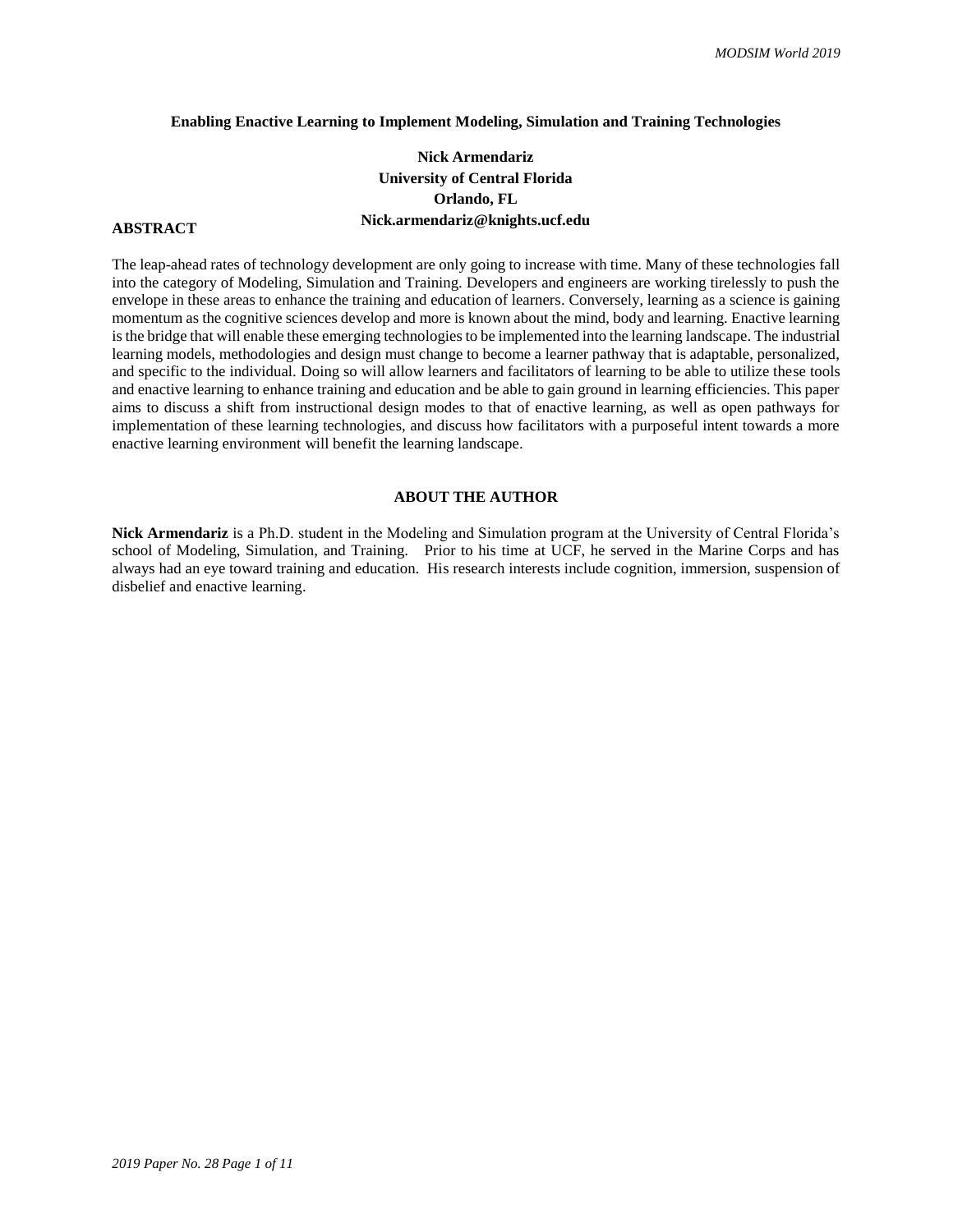#### **Enabling Enactive Learning to Implement Modeling, Simulation and Training Technologies**

# **Nick Armendariz University of Central Florida Orlando, FL Nick.armendariz@knights.ucf.edu**

## **INTRODUCTION**

The educational settings of the present as well as the future are faced with the understanding and implementation of technologies into the future learning ecosystem. The future learning ecosystem is an environment for learning that is going to rapidly change from the learning models of yesteryear and need to be molded to shape tomorrow's learner for the future society that awaits them.

The current K-12 educational system is designed to be a standardized industrial model to accommodate the masses and produce a throughput of as many competent students as possible to a myriad of changing standards. This is often under a finite time constraint, and without concern for personalized learning, nor is it found to be adaptable or flexible to the individual, barring a remedial process of repeating a grade level because it lessens the opportunity for shared learning and discourse between students in the course of learning (Garrison, 2000).

There are, however, other situations in which neither the school system, the instructional facilitators, or the students themselves can overcome learning that is interrupted and are left with tough decisions. This was the case in eastern North Carolina in the Fall of 2018. Hurricane Florence spent more than 36 hours flooding the eastern portion of the state. Portions of the state from I-95 east spent between six (6) to (8) weeks out of the classroom, and some will never return to their schools due to condemnation. While this is to be considered an act of God, in the eyes of insurance agencies, for educators, they were left with a question of what to do with the students. Do they cut the curriculum short? Would they be faced with extending the school year by that much time? How would they handle remediation? It was almost like starting the school year all over again (Duff, 2018). Contrast this in a future learning ecosystem in which students would be able to have individualized, or personalized learning at their fingertips in a seamless learning experience.

This, however, is not a new method. Enactive learning is comparable to that of experiential learning, or learning by doing, which was fathered by John Dewey. Enactive learning takes on the role of an action-based process, often and is a bridge that integrates brain, body and the learning environment (Gallagher & Lindgren, 2015). The potential for success though is reached when combining the merits of enactive learning with these emerging technologies and training aids, such as simulations and simulators. These training aids and devices, when implemented into curricula correctly and with a purposeful and proactive instructional design can lead to success on the part of the learner.

#### **TRADITIONAL INSTRUCTIONAL SYSTEMS DESIGN**

The systems approach of Instructional Systems Design (ISD) was originally developed by Florida State University in the early 1970s for use by the US Army (Watson, 1981). This method utilizes the ADDIE model for designing instructional curriculum. The five-phase model consists of: Analysis, Design, Development, Implementation and Evaluation (Peterson, 2003). Taking from the trend of this model, ISD has taken exactly that, a systematic approach to designing instruction that feels more like an industrial model approach.

This model, and those like it are responsible for leading Instructional Designers (ID) through a process, in which they have been tasked with turning the theories and principles of learning into the methods, techniques, materials and activities of learning that will be the instruments for transferring knowledge to the learner (Ertmer & Newby, 1993).

The question is whether these IDs have the appropriate tools, methods, and theories to be able to do the job for a future learning ecosystem. The learning process is a complex one without needing to inject the emerging tools and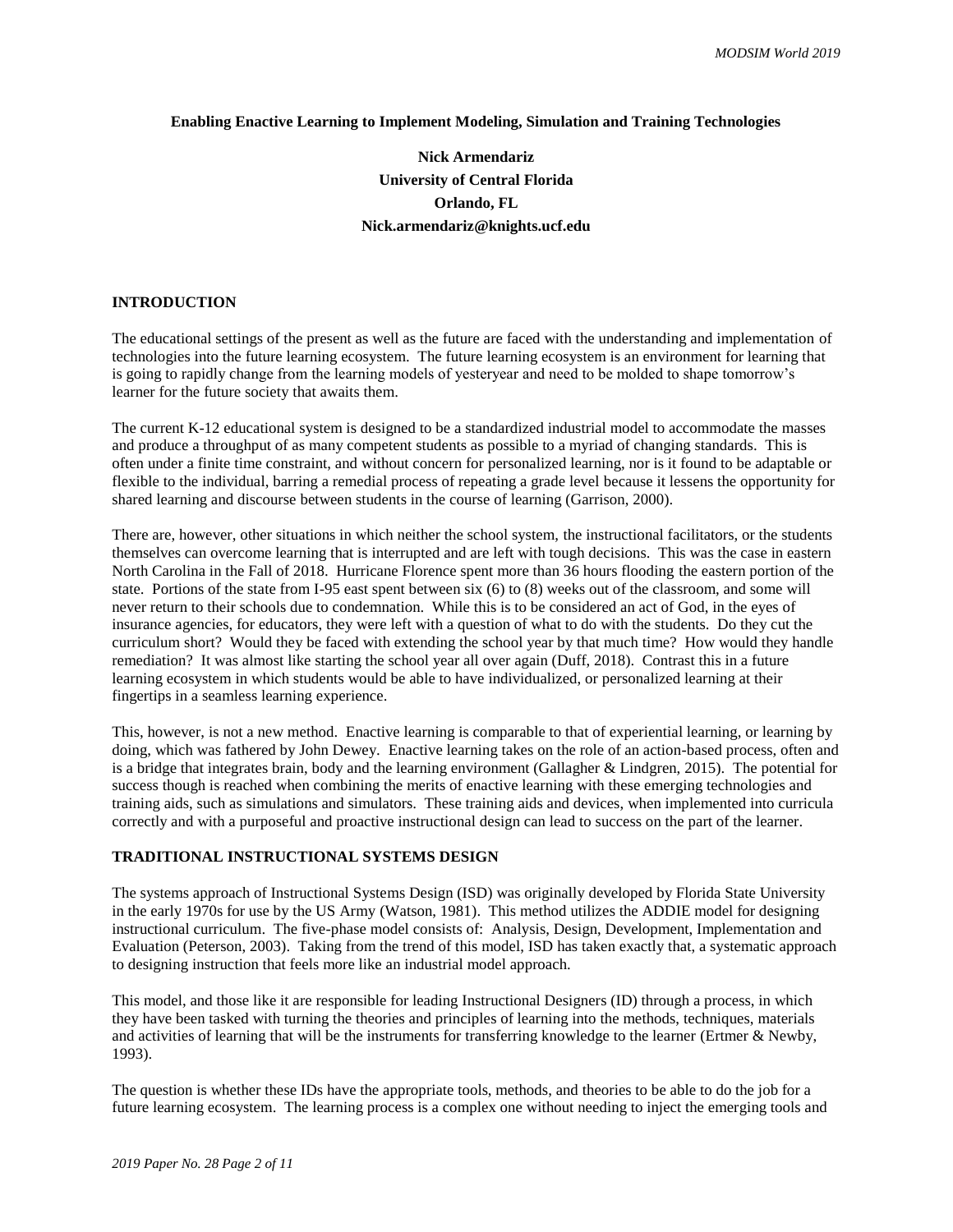technologies that are being designed and developed every day. The theories that are being utilized still today, have deep roots into the past, and that creates problem because the researchers did not have these technologies to consider when creating these theories (Ertmer & Newby, 1993). The question of where knowledge comes from and continuing to improve the understanding of the cognitive process will continue to develop over time and potentially into new learning theories.

The training of the IDs will need to consider the former theories, as well as be able to consider the future needs of students, in a personalized learning environment. Current environments, and largely pedagogical techniques focus on a passive learning experience first, to provide information to the students before they can apply the information (Raymond, 2010). If they can apply it at all. This is a growing concern, because the gap or delay between receipt of this knowledge and the application degrade the learning process. As such, IDs and facilitators alike, in their training, need to consider their preparation as well as these time gaps.

Further, in the military, methods of lecture, demonstration and practical application might also set a precedent in the wrong direction for these IDs. The passive style of learning reduces the impact on students, where lecture is one-way, and even a demonstration, while letting them experience the instruction through observation, their ability to learn from this is still diminished (Herbelin & Ciger, 2008). Instead, the IDs should be trained in methods and techniques to engage students early on, and expose them to the learning technologies earlier, not just to engage them, but to increase their self-efficacy with the technology itself.

## **ENACTIVE LEARNING**

The term *enactive*, as it relates to cognition was developed by Jerome Bruner, who used the term referring to bodily and spatial activity as an aspect of cognitive development (Kaipainen, et al., 2011). As a system, however, it is described as one that blends dynamic human and technological processes which creates an embodiment of mind and technology. The key item with Enactive Learning (EL) is that it is a product of the interaction of the human body, mind and learning environment around it, to include any learning technologies utilized in the delivery of instruction.

EL is gaining momentum in cognitive science but borrows from forefathers of education, like John Dewey. Dewey's work of learning by doing really embodies what is referred to as enactivism (Gallagher & Lindgren, 2015). The key point about EL is to take into consideration the way that the learner interacts with the experience and considers it to construct a meaning out of it for the purpose of learning.

The enactive approach has main background assumptions as well, that are important to consider in the design of instruction, as well as the delivery. Among them, are the assumptions that the approach works to cross the brainbody-environment, as well as to aim towards higher-order cognitive functions, such as reflection (Gallagher & Lindgren, 2015).

#### **Enactive Learning Affordances**

Enactive Learning does provide affordances to the learner, if they are planned for during the design of learning. A goal of learning and maturation of a learner is to get them to a point at which they are responsible for their learning and can self-regulate their own learning. The ability to self-regulate is achieved more rapidly in learners that feel that they are active participants in their own learning process and can direct their learning efforts instead of solely relying on a facilitator (Zimmerman, 1989).

Zimmerman (1989) goes on to define *Self-regulated learning* as those actions and processes directed at acquiring information or skill that involve agency, purpose, and instrumentality perceptions by learners. Further, Zimmerman (1989) notes Bandura's (1986) definition of *Self-Efficacy* as perceptions about one's capabilities to organize and implement actions necessary to attain designated performance of skill for specific tasks. These definitions are important because the learners must be able to have confidence in their abilities to accomplish the task or understand the learning before they can begin the journey towards self-regulation. EL can play a key role in developing these capabilities by providing a motivational, engaging, and active learning experience to support the achievement of these goals.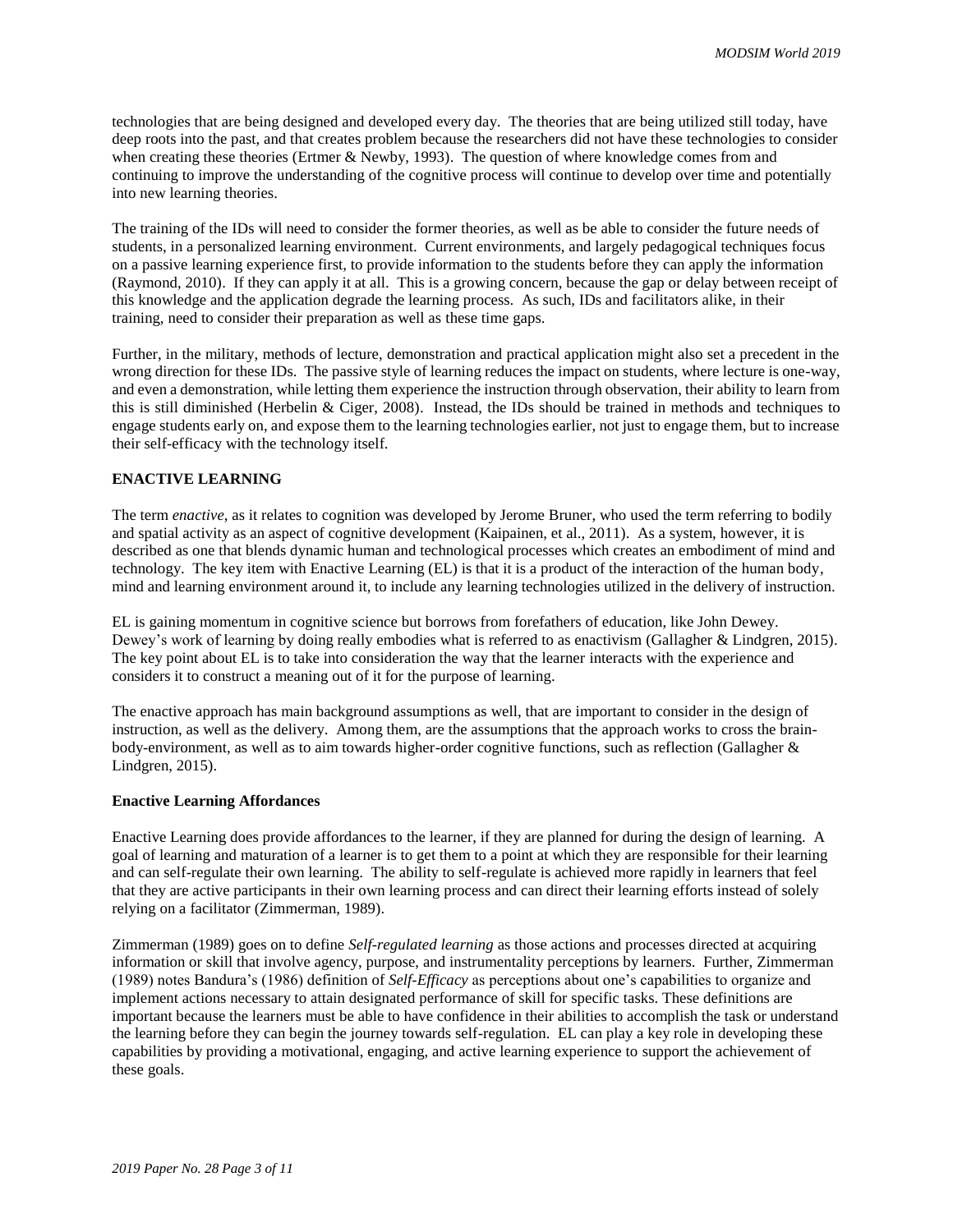Engagement and boredom theory research demonstrate that higher levels of arousal are important in the enhancement of learning, particularly in retention through memory studies (Vogel-Walcutt, Fiorella, Carper & Schatz, 2012). Other studies have now demonstrated that enactive learning in which the learner is an active participant in the learning intervention is shown to increase the comprehension of the information that is presented (Gallagher & Lindgren, 2015).

The implementation of training aids and systems is often regarded as tools to further engage or make the learner an active participant in their learning, yet they are not automated in their abilities to automate increased learning efficiencies. In fact, many variables from knowledge of utilizing the system, to time afforded for use of the system could greatly affect the system's ability to achieve the goals that it was designed for.

#### **Timing Considerations with Enactive Learning**

The potential for EL to support learning regardless of environment or time, or location, through these training aids is high. A future learning ecosystem can provide an environment for learning in which a learner is no longer constrained within a given timeline which in practice is more like a ticking clock with a finite end.

Think back to the example of the K-12 students in North Carolina mentioned earlier. Had they the ability to deliver personalized learning at the point of need, they might have been able to salvage more of the learning year. Contrary, most school systems are tied to the rigidity of a highly structured curriculum and timelines (Zimmerman, 1989). EL could enhance the ability of parents, educators and students to have more autonomy on the delivery and pace of their programs of instruction. Personal Electronic Devices (PED) provide the opportunity to disrupt current boundaries and limitations of education. In the future, this could then be taken from a rigid standardization among the masses, to a more adaptable version that allows those that know the specific learner best to have at least partial control of their ability to master the learning outcomes.

## **IMPLEMENTING TECHNOLOGY THROUGH ENACTIVE LEARNING**

The leap-ahead pace of technology creates immediate gaps in the social classes across the country's landscape of learning, let alone in the classrooms. However, there is a need for these tools, particularly to create a more experiential learning process. Considerations should be given to the selection of these tools, how the tools will be used, and ultimately focusing on where they will enhance learning.

## **Learning Technology Trends**

The first consideration is in the review of available learning technologies, and emerging trends for education. While there is a felt need for these training tools, it is more important that the training tool clearly assists in the learning process (Bell & Kozlowski, 2008). The landscape is littered with these learning technologies at every turn, and the ID or facilitator should not be caught up in chasing a shiny object but doing due diligence in the review and selection of the tool. These vary from simple to complex applications for use on PEDs, to full-blown Learning Management Systems (LMS) such as Canvas or Blackboard, which contain entire courses of instruction.

When looking at these training aids, it is important to consider the characteristics of the tool. Who was the tool designed for? For instance, if it is a tool that was designed to teach land navigation to soldiers, it might not readily translate to teach orienteering to Cub Scouts. Consider the availability of the tool. Is it a tool that can only be downloaded onto an Android system? Is it restricted to iOS? Is there a Section 508 compliant version of a web application for the software? More importantly than the features of the technology though should be the consideration of the structure of the system, and its relationship to the learning need (Gupta & Bostrom, 2009).

This is often an issue with the gamification of learning, in that the games often come to the forefront, in the design, instead of consideration for how much content of learning is being delivered through the vehicle of the game. These items must also then be considered when making selections, and later, when reviewing the Return on Investment (ROI) of the training aid.

Another consideration is that the need for immediacy with education can often be an issue with these technologies. In other words, if the developers are rushing to create a widget, software, or tool, that they miss items of usefulness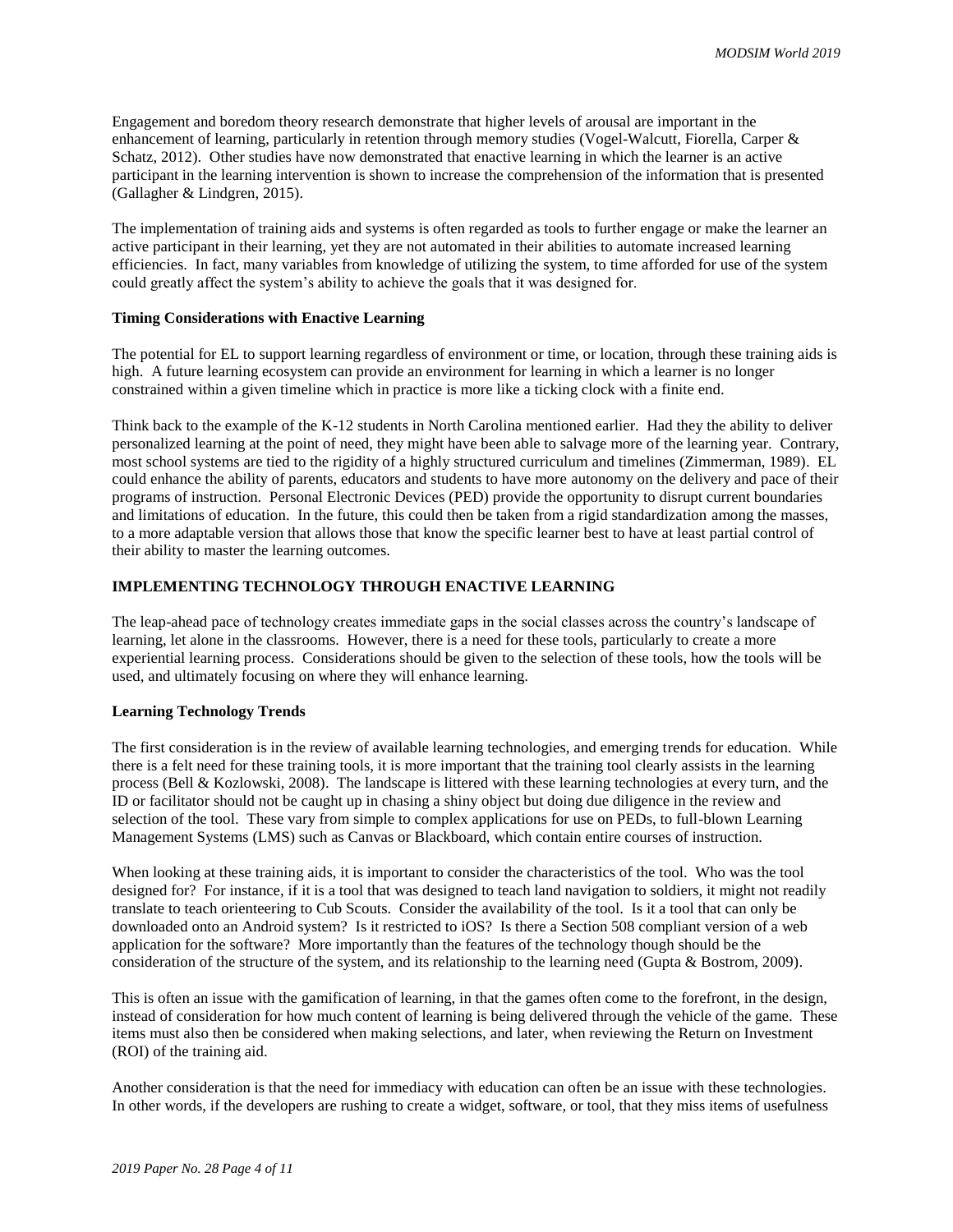in the tool, or have not completely fleshed out issues that a user may have. The preponderance of computer based aids particularly drive a need for ensuring that the computer based tool is able to provide encouragement or useful direction to the user in cases where responses normally would have required someone to interpret, such as a "404 not found" error on a web page (LaRose & Whitten, 2000).

Additionally, consideration for these tools must also build in the potential for future adaptability as well as personalization. Biosensors, and bioinformatic feedback can be the future of learning, or may be an area in which the learning environment is driven by physiological responses that are fed back into a system, which would then drive or adapt a different pathway, for the learner, through a program of instruction. Considerations must be given to the type of technologies to drive enaction, that will have the availability for use of sensors to track physiological factors, or behavior, as well as being able to house a repository or database that is able to drive content based on the biological feedback that is received (Kaipainen, et al., 2011).

#### **Facilitating in an Enactive Environment**

The creation of an EL environment, as well as considering utilization of learning technologies, has several items to consider- both for the ID and the facilitator. First and foremost, this requires some thought on the part of the ID in the design of the course, as well as the boots-on-the-ground approach that is led by the facilitator. Teaching in virtual worlds is different than that of typical pedagogy and andragogy, because of the social and cognitive aspects that come with it. Facilitation of EL, first must be structured to allow flexibility of the facilitator to be able to then have the availability to introduce and implement learning technologies, and before that can occur, IDs must provide a program of instruction that can accommodate these needs.

The ID will need to consider how the facilitation should happen from a strategic level. This should have a natural flow which will not be inhibited by being too rigid, but instead provides a structure, with flexibility. One such model is characterized by structuring the learning in phases. These phases include the teacher-facilitated classroom activities; out of class individual or small group activities; online or in-class data sharing or peer learning; and inclass consolidation activities (Milrad, et al., 2013). What this method allows for is a multi-dimensional approach to learning which provides the ability to implement these learning technologies in various settings which can increase self-efficacy. Allowing the learner to work on their own, and then with their peers, and then allow them to return, consolidate and reflect on their learning, is a method that provide a comprehensive learning experience to the learner.

Increasing the learner's self-efficacy is an important component of the facilitation, in improving the learning experience because of the weight of the learner's perception of their own abilities. The facilitator must consider the learner's perception of their own ability, and not just their actual ability when making considerations on how to incorporate technologies into an EL environment (Hodges, 2008).

To do this, it requires a facilitator that can perform many roles in the learning process. These four roles are described as: Educator as Master Artist; Educator as Network Administrator; Educator as a Concierge; and Educator as a Curator (Siemens, 2008). The Educator as Master Artist means that the facilitator of learning is observing the learner's activities and calls attention to their innovations, and methods of problem solution. This means that the learner is not solely relying on the expertise of the facilitator for instruction. The Educator as Network Administrator provides the facilitator in a role of assisting the learners to make connections for learning networks, which should drive them towards achieving the competencies in the course. The Educator as a Concierge is like the colloquial guide on the side. This facilitator gives guidance when needed but allows the learners to explore on their own. Lastly, the Educator as Curator is a dual approach, which allows the facilitator to maintain their expertise in the area, but also provide guidance which fosters learning and encourages the learner to continue to explore. These roles are fitting for putting an EL environment in place, and with technology, where a classroom of students will not likely be on the same level of familiarity with a training aid or tool and will also allow for deliberate practice and repetition using the tool once the introductory phase of instruction is over. It is after all the ability to arrange for situations in which the learner can practice as close to desired conditions, which will also allow for reinforcing information in the form of feedback to increase the learning experience for the learner (Gropper, 1987).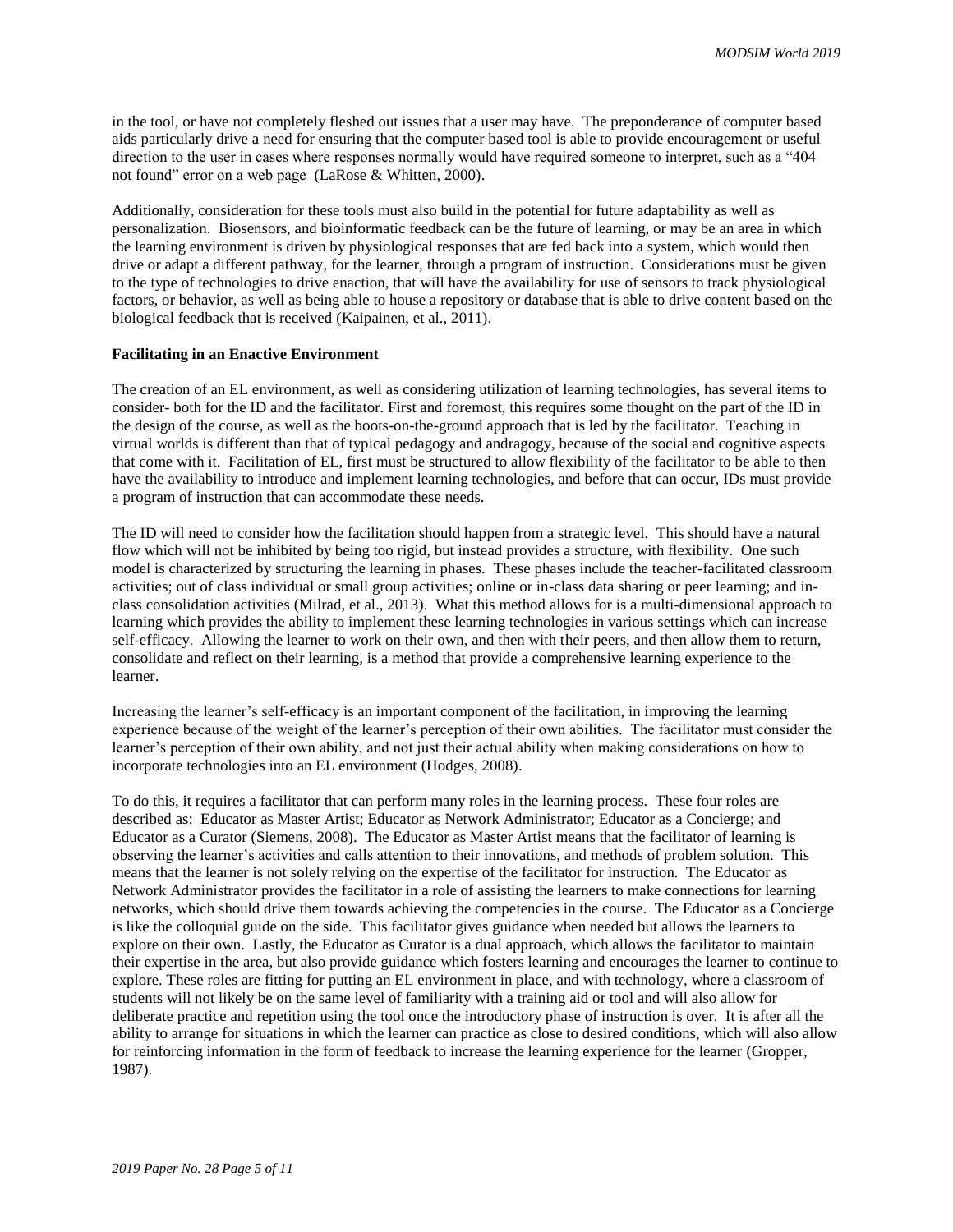Additional responsibilities of the facilitator include considerations of the differences of training and educating in a virtual environment. The goal of which, being to create a learning environment that is going to result in the expansion of knowledge in the student, which can be difficult in virtual environments due to the various stimuli in a virtual system (Burgess, Slate, Rojas-LeBouef, & LaPrairie, 2010). The responsibility lies on the facilitator to ensure that the environment is positive, to not affect their self-efficacy with a new training aid, as well as encourage a cooperative learning environment. Particularly when using online simulations which have a large social aspect to the training intervention. Facilitators also have a responsibility of professionalism when engaging with learners in virtual environments. Teaching presence refers to the role that the facilitator has in making a meaningful learning experience for the learner in a virtual environment (McKerlich, Riis, Anderson, & Eastman, 2011).

#### **Enhancements through Enactive Learning**

Implementing technology into EL environments can provide an enhanced learning experience, provided that the selection of tools and facilitation is carried out properly. The use of simulations or other such aids that immerse the learner into a new environment and allow them to become a more active participant in the learning process can allow them to understand the learning material more thoroughly (Raymond, 2010).

Enhancing EL though, is more than just offering one simulation, or one training aid into the program of instruction. It is also about utilizing these tools together to form a future learning ecosystem that blends the tools, knowledge, experience and expertise to shape into a system in which the user becomes actively engaged. Enactive elements to the instruction can provide enhancement, because the more participatory a role that the learner plays, the more they can generate meanings from what is being presented to them as a learning narrative (Kaipainen, et al., 2011).

### **LESSONS LEARNED THROUGH ENACTIVE LEARNING**

Experiential learning and EL are improved when technologies are used. Blending the worlds of technology and learning continue to drive at the goal of improving the ability of the learner to become self-directed and selfregulated in their learning.

#### **Self-Regulation Improvements through Enactive Learning**

The ability to self-regulate is a goal of the lifelong learner. Self-reflection provides the ability or basis for individuals to evaluate their capabilities, from a cognitive standpoint, and find areas for improvement (Phan, 2014). This ability does not come as an overnight achievement for most, however. In a learning pathway, a learner should have close-in goals as well as those that are further away (proximal and distal). The proximal goals are useful to provide rapid feedback, and felt achievement, which can increase self-efficacy and potentially increase the rate at which a learner is able to self-regulate (Hodges, 2008). These goals are shaped, often, because of prior experiences and tasks and learning that the learner feels they have mastered. The adage states that "success breeds success", is found to be similarly accurate in that having a successful learning experience can breed or build positive selfefficacy (Hodges, 2008).

This is a foundation in the ability to utilize learning technologies as training aids and tools usefulness. Basically, if a learner is not understanding how to utilize a tool or training aid, then it will not be utilized, and the item becomes wasted. This is built from the self-efficacy of the learner. Providing use of these tools in an EL environment have more meaning, because they have provided the learner with an enactive experience which is more authentic, and can have more fidelity when utilizing technology to train to a task, and thus providing more realistic evidence to the learner that they can succeed at a given task (Hodges, 2008).

When this is done, it provides the learner more control over their learning experience, by giving them the responsibility for the decisions made in their experience, which with compounding positive experiences will increase their ability to self-regulate. Positive experiences are not the only means to drive this goal either. The use of simulations can generate learner motivation, and lead to more academic benefits in a combined EL environment than in a passive pedagogical one (Raymond, 2010) .

## **INTEGRATION TOWARDS ENACTIVE LEARNING**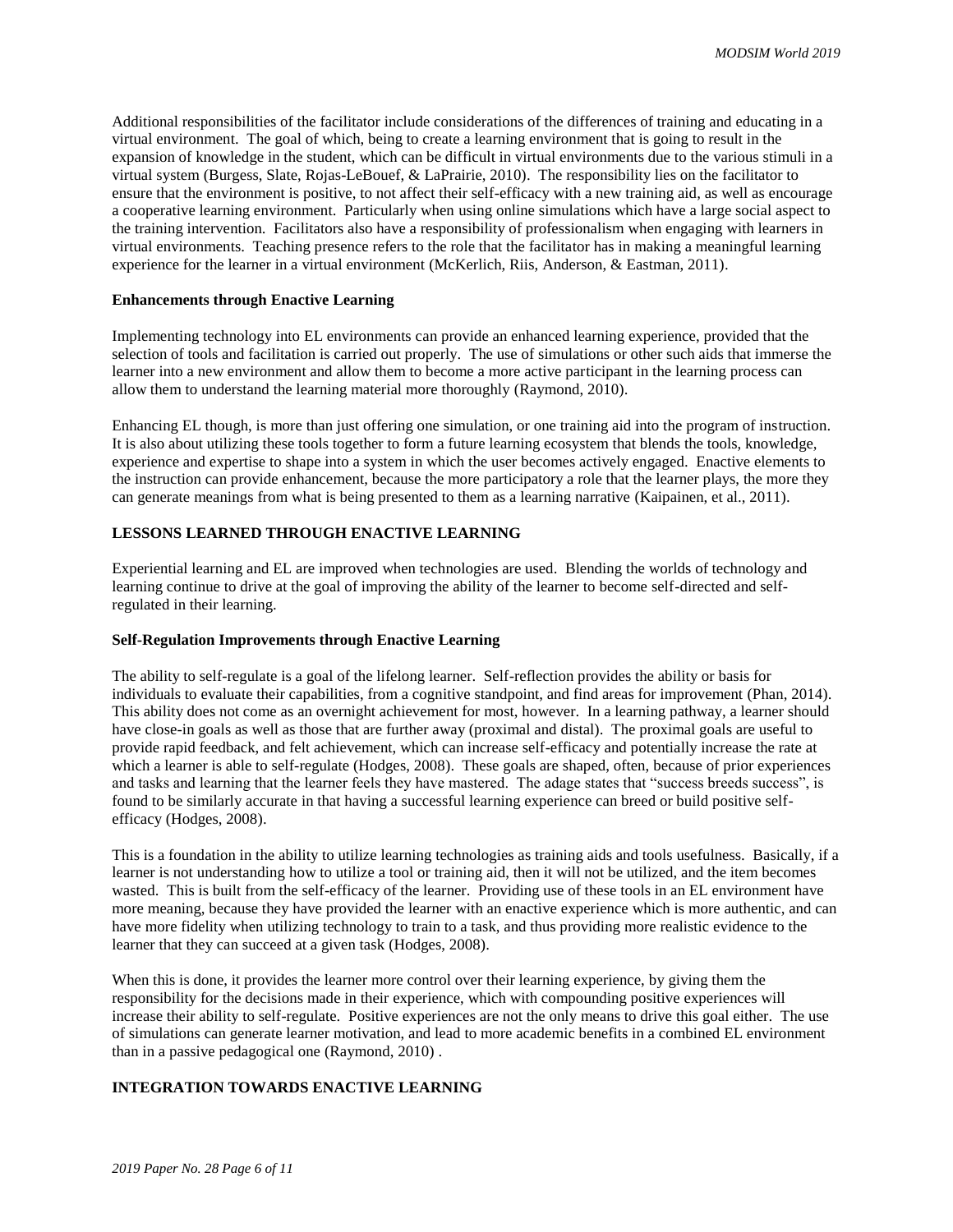Enactive Learning on its own will have merit in the learning ecosystem of the future. However, the educational world needs to fully integrate at the point of development with the worlds of Computer Science, as well as Modeling and Simulation. Far too often, training aids are the proverbial square peg trying to be put into a round hole. That is, that they are designed, developed and attempted to be implemented into learning programs, with little to no thought for the actual transition or practical use. There are many methods and processes that are used to analyze these systems, but the gap can be bridged over what the Department of Defense (DoD) refers to as a Valley of Death, simply by collaborating at an earlier stage of the development process, instead of interjecting at a point in the acquisition process.

#### **Computer Science**

First, the simulation or learning technology must take advantage of the systems design approach. There must be a methodical way a program or software is developed. Computer Science can assist in creating a technologically advanced EL environment by providing systems that use this approach, to provide a feedback loop to the users. Whether in the form of After-Action Reviews (AAR), lessons learned, or a debrief, the point is the same. Even back to the ADDIE model. The evaluation phase in which the learner can draw out points of emphasis that can be used the next time they work to accomplish a task or attempt a learning activity is an important step.

Computer Science can continue to develop interoperable specifications or standards that can provide information about a learner, and their competencies and skills across disparate systems. This information can also carry important metadata about the learner that will be important to creating a personalized learning experience in the future.

Another area in which Computer Science can assist is in the development of networks and learning aids that provide for a seamless learning environment. This is aligned with the idea of what a future learning environment would entail. An environment in which a learner can pick up where they left off, anytime, anywhere. Think of it like watching a favorite show from a streaming service, such as Netflix, Amazon Prime Video, or Hulu. One might start watching the video on the bus ride home from work, and then transition to their Smart TV upon entering their home. This transition is seamless to the user but requires a lot of development in the underlying architecture and framework to be able to work.

In addition to the switching of devices during a learning experience, LMSs need to have the ability to allow for a seamless transition between activities, scenarios and learning situations. As attention spans grow shorter, and selfefficacy in the learner wants to remain high, learners may switch back and forth amidst learning events to allow themselves to progress forward and maintain momentum in a course.

Two important features when developing seamless learning are adaptivity and connectivity (Milrad, et al., 2013). Milrad (2013) defines *seamless adaptivity* as the technology being able to adapt to the learner without the learner being aware. *Seamless connectivity* enables the continuity of the learning experience by maintaining the learning across devices and settings, which allows learners to re-establish their learning activity.

Developing these systems is not an easy task, particularly in the ability to predict what the learning environment will be like once the product is fielded into the real world. It is key however, that these solutions are twofold. First, as mentioned, it needs to allow for the seamless transitions for the individual learner. But, second, it needs to be developed in a manner that not only allows, but encourages a social aspect of learning, to build a network or community of learning, as the academic and industrial worlds are increasingly geographically separated, and yet still reliant on collaboration (Milrad, et al., 2013). This gets back to that goal of developing a self-regulated learner. These tools must be designed to increase the learner's ability to gain knowledge and challenges the construction of knowledge from a didactic to an engaged and immersive process.

#### **Modeling and Simulation**

Modeling and Simulation (M&S), as a domain, is not as easily understood to educators, as a field, when compared to the likes of Computer Science, which has been defined for decades. However, the benefits of models and simulations to the domain of training and education is a tangible benefit that is felt by most of the training and education world, particularly as learning technologies continue to manifest themselves into programs of instruction.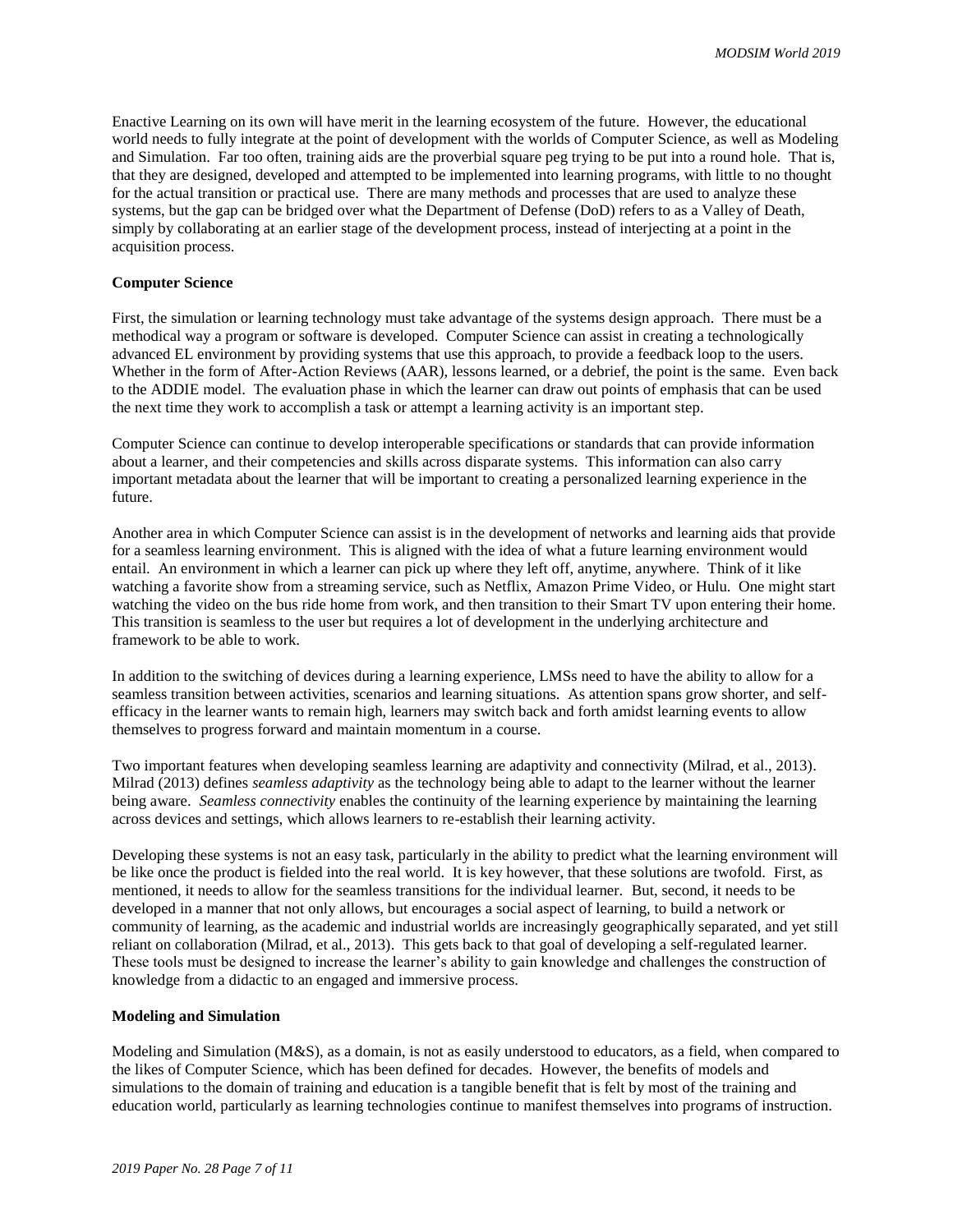Early roots of models go back in time to the earliest models of wargaming. Modern models are used in many different domains from understanding traffic patterns to modeling decision making processes. Regardless of the area that the model is intended for, the M&S community can support an EL environment by considering four factors when creating with learning in mind. These are: Overload; Transfer; Affect; and Cost (Reigeluth & Schwartz, 1989).

Overload refers to the degree to which the details of the real situation are giving too many new stimuli for the learner to be able to acquire the desired content. These training aids must take cognitive load into consideration, as well as build upon scaffolding theory to allow the learner to crawl before they run. Transfer refers to the ability to use what has been learned in the real situations. There is no greater feeling that to step into a real-world environment to perform a task and feel as though it has been done before. This is the goal of these systems- to allow training to occur in a simulated and safe environment, but ultimately to carry that over into the real-world situation. If transfer cannot occur, then the system should not be implemented. Affect is the motivational appeal of the simulation. It has already been discussed in this paper, the importance of arousal and engagement in the learning process. Lastly, Cost is always a concern with regards to how much the design, development, acquisition, delivery and ultimately operation of a system is going to be. To put this more succinctly, designers in the M&S community must take into consideration the acquisition of the content, application of the content, and finally the ability for assessment of learning to take place with the use of modeling and simulation (Reigeluth & Schwartz, 1989).

Another area which M&S researchers should focus on to enhance an EL environment is to consider the approaches to goals of the learner. Whether working to accomplish a new task, obtain a new learning outcome, or achieve a level of self-regulation. Providing tools which allow the learner to achieve mastery and the ability to assess performance along the way (Phan, 2014). These tools which can allow for the analysis can afford to be extended to capture more data and information which will deepen the enactive aspects of simulations by providing a richer experience driven by data (Wilensky & Stroup, 1999). The ability to have experiences driven by data will also allow the learner to become more participatory in their learning pathway, and then be able to expand that into a learning network with others. M&S professionals should take this into account in their design and development.

#### **Changes in ISD**

Personalized learning is coming closer to fruition with advances in technology. These advances are in place in many forms already and continue to be polished and become better in their fidelity. This is seen quite often in mobile technologies, whether in learning tools or social applications. The development of these tools allows for the progression of learning to move out of the classroom and into the personal space and timeline that the learner desires (Milrad, et al., 2013).

This must begin with a shift in culture about the structure and epistemologies, according to Milrad (2013). First, as mentioned prior, a difference in understanding of where knowledge is derived, and where the burden of responsibility is placed on gathering that knowledge. No longer will it be placed solely on the shoulders of a teacher with subject matter expertise, but instead building to a collaborative social learning environment. IDs must work to design curricula and programs that will allow for this flexibility, and the ability to rely on more than one theory of learning. Further, the learner must be given this responsibility of learning as well. The learner must take a more active role in their learning. Additionally, they must be able to make their own meaning from the learning that is taking place, which means that in some cases, the learning goals/objectives have flexibility and are not rigidly defined (Ertmer & Newby, 1993). This shifts the facilitator to that role of demonstrating to students how to make meaning, giving them strategies for success and allowing them to build this knowledge through collaboration, and through multiple perspectives (Cunningham, 1991).

Considerations by IDs should be given to the complexities of teaching simulations, virtual environments, and even computer driven training aids. Self-efficacy has been discussed prior, but in reference to the use of tools, if the learner feels that they do not have the capability to use the tool, then it is another learning opportunity wasted. A primary concern with learning technologies, such as VR or Augmented Reality (AR) or Mixed Reality (MR) is the availability of these tools. If there is a limited amount of resources, students will have limited use of them, and will not gain the same experience, because the focus will likely be on the "how" of using the tool, versus the content that the tool was intended to deliver (Herbelin & Ciger, 2008). Instead, timing considerations should be given to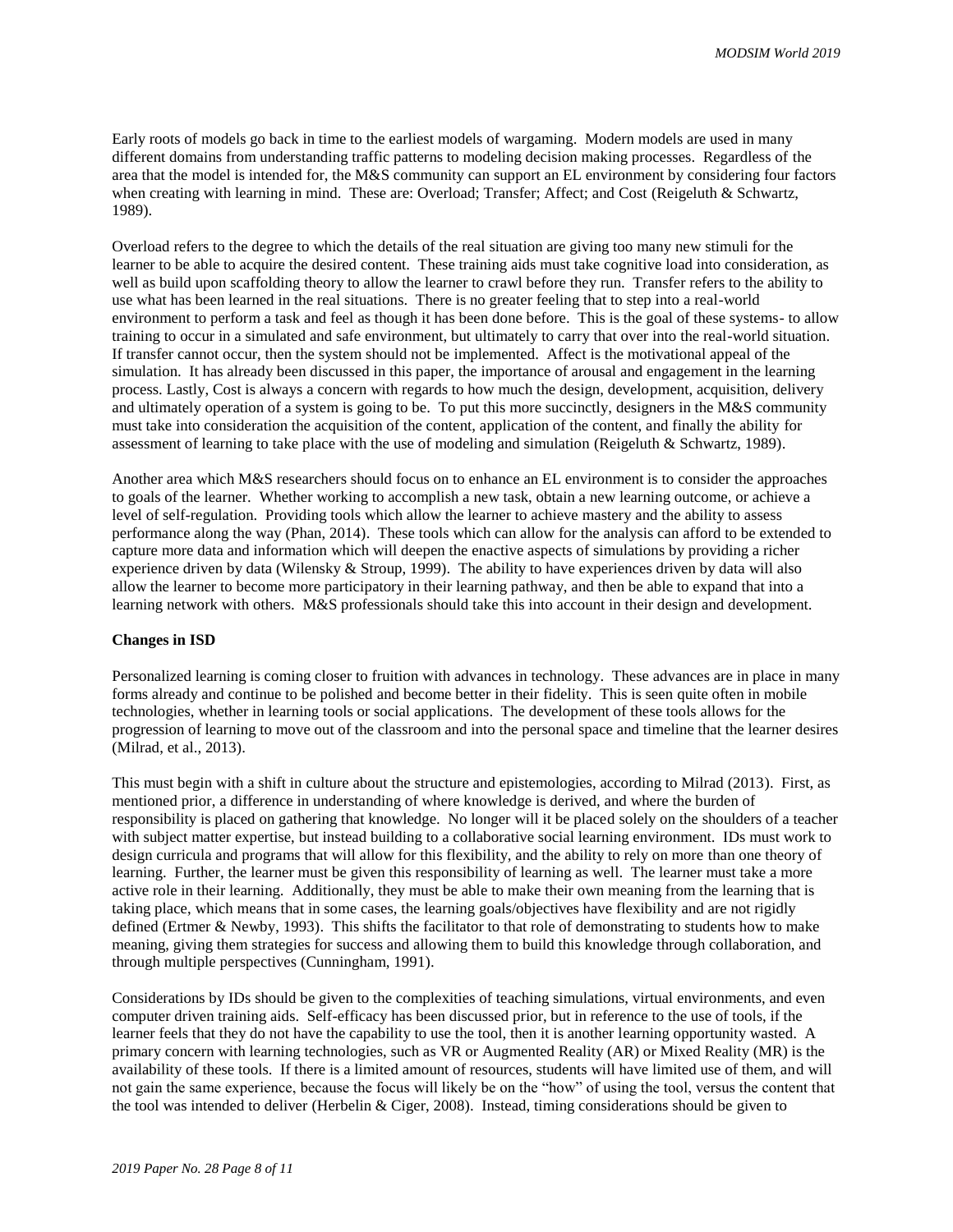maximize the time that the training aid is used and have specific purpose and intent behind its use in the program of instruction. Often unspoken as well is the ability and knowledge of the facilitator to utilize the tool, so consideration must be given to the likelihood that the facilitator can deliver instruction through the training aid in question.

IDs and facilitators will also need to consider the design of the learning space. With the learning technologies of the future, this is not restricted to the classroom. It includes the virtual space. It includes the User Experience (UX) of the online environment, whether a repository, web course, chatrooms, or other collaborative areas. If a physical classroom, this regards the specific set up of the space, and is it conducive for the training aids that are intended to be used? Considerations of facilitators and IDs should be to encourage participation of all learners, as well as ensure that the facilitator is able to facilitate in the virtual environment. Both IDs and facilitators should recognize that the creation, design, and implementation of these virtual spaces takes considerable time, and should be planned for. Finally, when creating an online learning environment, consideration should be given to the amount of information that is presented to the learners, and their ability to work through it in a given time (Burgess, Slate, Rojas-LeBouef, & LaPrairie, 2010).

Lastly, a new paradigm or structure should be utilized when implementing learning technologies. Gupta (2009) outlines some Enactive Learning Dimensions that could be used to implement enhanced EL (Figure 1).

| <b>Enactive Learning Dimensions</b>                                                               |
|---------------------------------------------------------------------------------------------------|
| <b>Production Pattern:</b> The lag between demonstration of an action and practice by the learner |

**Structuredness of Practice:** The extent to which technology imposes its procedures on the learner

**Restrictiveness of practice:** The degree to which a system limits an action.

**Feedback:** The degree to which a system provides a response, including correction, addition or approval and speed of response.

**Guidance:** The degree to which a system provides direction or advice towards a course of action.

## **Figure 1. Enactive Learning Dimensions (Gupta & Bostrom, 2009)**

## **CONCLUSION**

There are naysayers and opponents of learning as a science that would claim that there is nothing new under the sun, and therefore no new approach by which to obtain learning. The Old Guard would claim that the way they learned was good enough to get them where they ended up and thus should be good enough for the upcoming generations. Those in the know, and those understanding of the complexities of the social environment blended with technological advances understand that a change is needed. Learners have an immediacy effect when it comes to knowledge, which is fostered by the ability to utilize web-based search engines that is only limited by the imagination and an internet connection. No longer are learners in a mode that is dependent on a passive learning environment where information is received from a sole source. In order to achieve an EL environment, educators and trainers must continue to collaborate and partner with Computer Science and M&S professionals in order to provide the learner with the right learning technology for a specific learning outcome. Implementing of these learning technologies must be done with a purposeful intent, and not just because there was funding in a budget to make a flashy purchase. Future research should focus on furthering the connections between this communities and develop a standard which IDs may implement in the design for the implementation of learning in an EL environment. Empowering the learner is a means to make them a stakeholder in their own learning and requires a shift in the role of the facilitator. By collaborating with each other, and integrating the right technology tools, learning can be improved, learning can be more efficient, and learning can truly become a lifelong evolution.

#### **REFERENCES**

Anderson, M. (2006). Cognitive science and epistemic openness. *Phenomenology and the Cognitive Sciences, 5*(2), 125-154.

Angeletaki, A., Carozzino, M., & Johansen, S. (2013). *Implementation of 3d tools and immersive experience interaction for supporting learning ina library-archive environment visions and challenges.*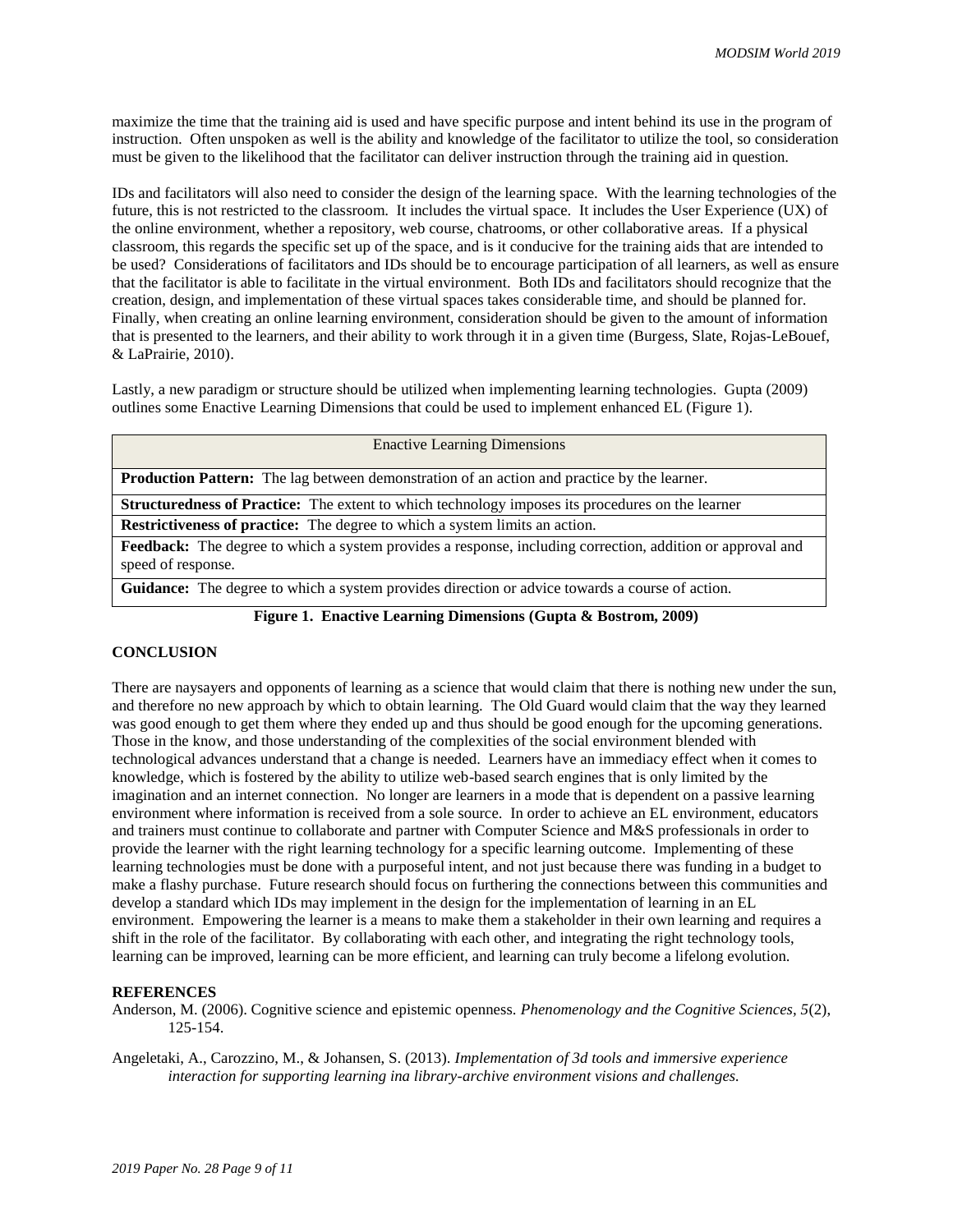- Bachen, C., Hernandez-Ramos, P., & Raphael, C. (2012). Simulating REAL LIVES: Promoting global empathy and interest in learning through simulation games. *Simulation & Gaming, 43*(4), 437-460.
- Bell, B., & Kozlowski, S. (2008). Active learning: effects of core training design elements on self-regulatory processes, learning and adaptability. *Journal of APplied Psychology, 93*(2), 296.
- Berge, Z. (1995). Facilitating computer conferencing: Recommendations from the field. *Educational Technology, 35*(1), 22-30.
- Berge.Z.L., & Muilenburg, L. (2013). Seamless learning: An international perspective on next-generation technology-enhanced learning. In *Handbook of mobile learning* (pp. 133-146). Routledge.
- Brown, J., Collins, A., & Duguid, P. (1989). Situated cognition and the culture of learning. *Educational researcher, 18*(1), 32-42.
- Burgess, M., Slate, J., Rojas-LeBouef, A., & LaPrairie, K. (2010). Teaching and learning in Second Life: Using the community of inquiry (CoI) model to support online instruction with graduate students in instructional technology. *The Internet and Higher Education, 13*(1-2), 84-88.
- Cunningham, D. (1991). Assessing constructions and constructing assessments: A dialogue. *Educational Technology, 31*(5), 13-17.
- Duff, B. (2018, 11 11). personal communication. (N. Armendariz, Interviewer)
- Elliot, A., & Church, M. (1997). A Hierarchical Model of Approach and Avoidance Achievement Motivation. *Journal of Personality and Social Psychology, 72*(1), 218-232.
- Ertmer, P., & Newby, T. (1993). Behaviorism, cognitivism, constructivism: Comparing critical features from an instructional design perspective. *Performance improvement quarterly, 6*(4), 50-72.
- Froese, T., & Ziemke, T. (2009). Enactive artificial intelligence: Investigating the systemic organization of life and mind. *Artificial Intelligence, 173*(3-4), 466-500.
- Gallagher, S., & Lindgren, R. (2015). Enactive metaphors: Learning through full-body engagement. *Educational Psychology Review*, *27*(3), 391-404.
- Garrison, R. (2000). Theoretical challenges for distance education in the 21st century: A shift from structural to transactional issues. *The International Review of Research in Open and Distributed Learning*, *1*(1).
- Gropper, G. (1987). A lesson based on a behavioral approach to instructional design. In C. Reigeluth, *Instructional theories in action* (pp. 45-112). Hillsdale, N.J.: Lawrence Erlbaum Associates.
- Gupta, S., & Bostrom, R. (2009). Technology-Mediated Learning: A theoretical model. *Journal of the Association for Information Systems, 10*(9), 686-714.
- Herbelin, B., & Ciger, J. (2008). Teaching and learning immersion and presence. *11th International Workshop on Presence*, (pp. 305-313).
- Hodges, C. (2008). Self-efficacy in the context of online learning environments: A review of the literature and directions for research. *Performance Improvement Quarterly, 20*(3-4), 7-25.
- Kaipainen, M., Ravaja, N., Tikka, P., Vuori, R., Pugliese, R., Rapino, M., & Takala, T. (2011). Enactive systems and enactive media: embodied human-machine coupling beyond interfaces. *Leonardo, 44*(5), 433-438.
- LaRose, R., & Whitten, P. (2000). Re-thinking instructional immediacy for web courses: A social cognitive exploration. *Communication Education, 49*(4), 320-338.
- McKerlich, R., Riis, M., Anderson, T., & Eastman, B. (2011). *Student perceptions of teaching presence, social presence and cognitive presence in a virtual world.*